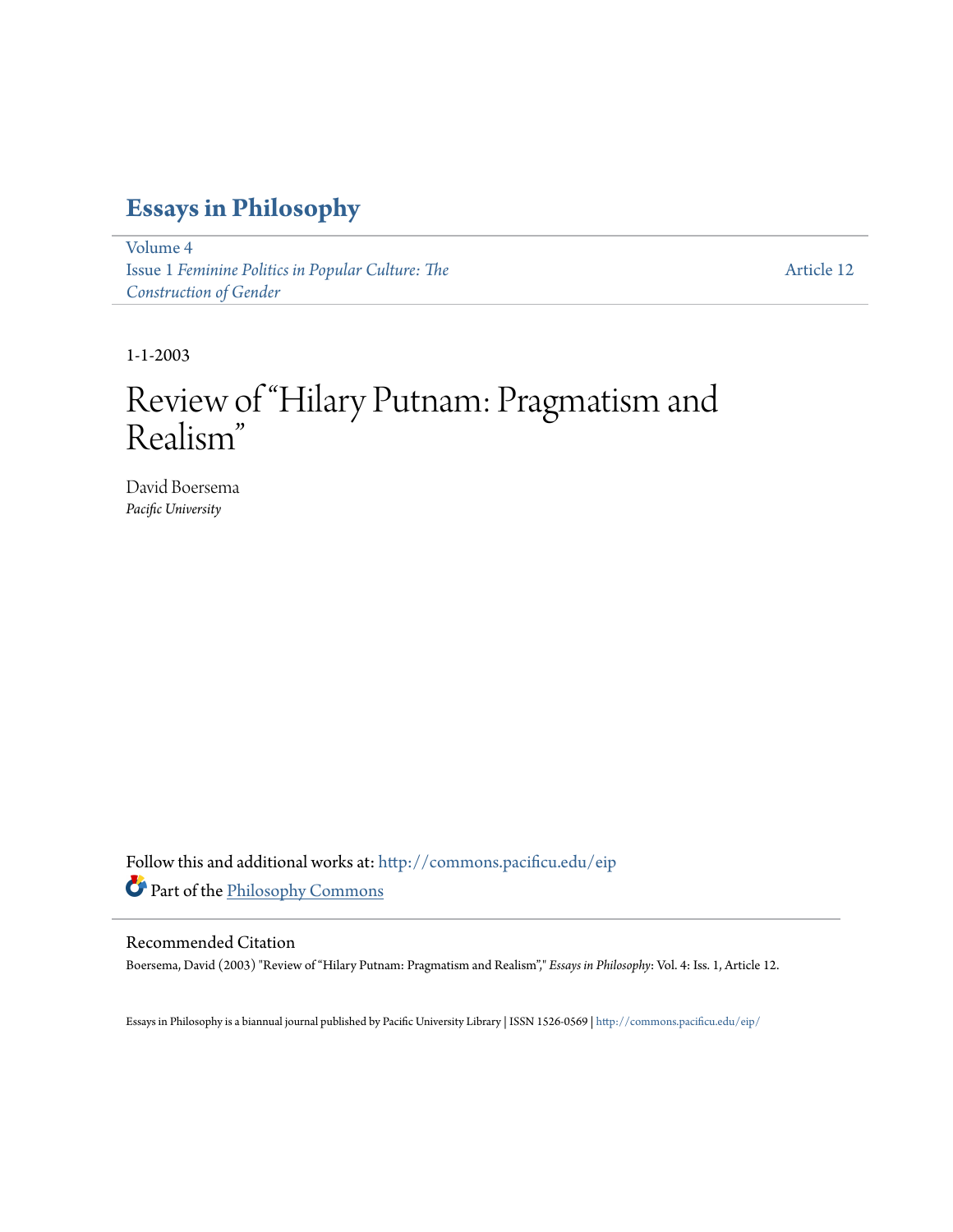# Essays in Philosophy

### A Biannual Journal

Vol. 4 No. 1, January 2003

## Book Review

*Hilary Putnam: Pragmatism and Realism*, James Conant and Urszula M. Zeglen, eds. London: Routledge, 2002. ix+242 pages. \$80 hardback. ISBN: 0-415-25605-4.

This book is the ninth volume in Routledge's series, "Routledge Studies in Twentieth-Century Philosophy." It is a collection of eleven essays, with responsesto each by Putnam. The first five essays (Part One of the book) focus on issues relating to Putnam and pragmatism; the remaining six essays (Part Two) deal withPutnam on realism. In addition there is an introduction to each of the book's two parts.

Part One, on pragmatism, begins with a short essay by Ruth Anna Putnam ("Taking Pragmatism Seriously"), in which she claims that in spite of Putnam's rejection of a pragmatist theory of truth, he embraces pragmatist doctrines. His philosophical positions, such as a rejection of the fact/value dichotomy and a rejection of treating Cartesian skepticism seriously, are aligned with the classical pragmatists, as is his insistence on the social character of inquiry (inquirers are agents, not spectators). H. Putnam's response is not a criticism or even critique of R. A. Putnam's paper, but an acknowledgement of debt to pragmatists and to her. This response is followed by a paper by H. Putnam ("Pragmatism and Nonscientific Knowledge"). Here he reiterates his rejection of a fact/value dichotomy, this time by arguing against a sharp distinction between scientific and nonscientific knowledge. There is a symbiotic relationship between knowledge of facts and knowledge of values; minimally, scientific knowledge presupposes epistemic values such as judgments of simplicity, coherence, etc. On the other hand, value judgments are indeed *judgments*; they are valuings that presuppose criteria and standards of objective reasonableness.

Richard Warner's essay ("Pragmatism and Legal Reasoning") presses the issues of the reasonability of value judgments and that (citing Putnam) "practice is primary in philosophy." Claiming that legal reasoning is supremely practical, Warner argues that the typical task of adjudication is to resolve particular disputes, adding that such disputes are and must be backed by reasons, hence maintaining a level and kind of objectivity that is practically relevant yet contextually sensitive. Laying out principles of practical reasoning and showing how its universal and contextually relative components work together is just the sort of project that pragmatists, including Putnam, have as their proper task. Putnam's response to this view is, perhaps surprisingly, critical. The task of practical (including legal) reasoning is not simply or even primarily to resolve disputes, to find successful outcomes, but rather to sketch out what would count as reasonable outcomes. This, for Putnam, is part of his larger position that a mistaken view of pragmatism is that expediency is sufficient for justifiability. It is not merely the case, he insists, that whatever works is right.

Having explicitly noted his affinity in many respects with the classical pragmatists, Putnam's position comes under critical scrutiny in Robert Brandom's, "Pragmatics and Pragmatisms."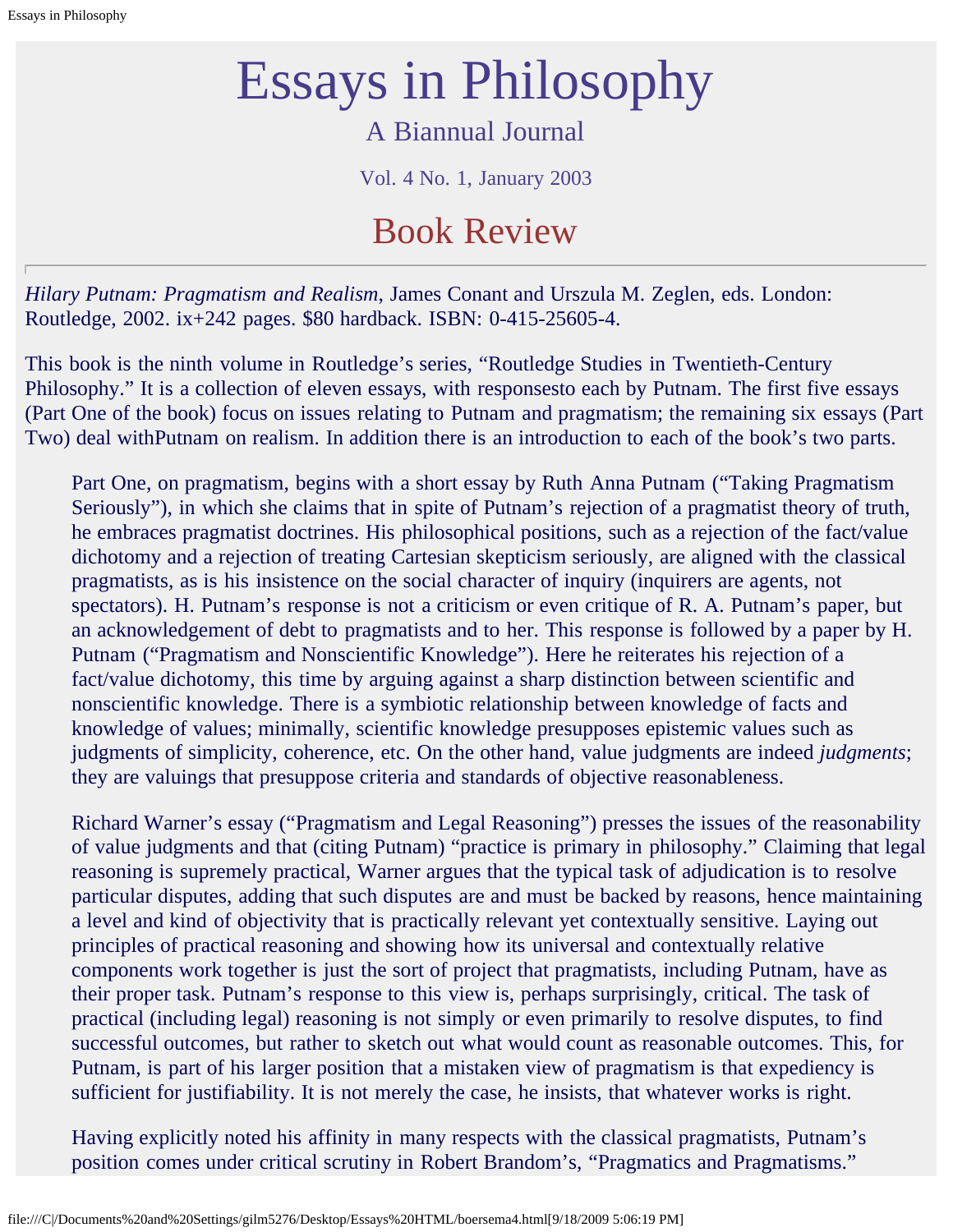Brandom identifies a narrow version of pragmatism as a "philosophical school of thought centered on evaluating beliefs by their tendency to promote success at the satisfaction of wants," centered in the works of Peirce, James, and Dewey. There is also a broad version of pragmatism, for Brandom, as a "movement centered on the primacy of the practical," traceable back at least to Kant and extended up to Davidson and Rorty. Brandom's sympathies lie with broad pragmatism, with narrow pragmatism being acceptable only to the extent that it can fit into the constellation of ideas of the broad version. Fundamental to the distinction between these two versions, for Brandom, is that narrow pragmatism focuses exclusively on instrumental success. As he states it: "The basic idea of classical pragmatism is that one can understand normative assessments of the truth of beliefs as assessments of the extent to which the holding of that belief would contribute to the satisfaction of desires." Broad pragmatism, on the other hand, understands the norms implicit in discursive practice to involve more than "what works;" it requires implicit "conceptual commitments [that] can be understood as *social statuses*, instituted by the practical attitudes of participants in an essentially *social* linguistic practice." The elements of power and sociality, he claims, are missing in the narrow, classical, pragmatist account of norms of discourse. Putnam disagrees with Brandom's depiction of classical pragmatism, and this serves as the focus of his response. As he puts it: "serious students of pragmatism have spend almost a century rebutting the sort of travesty of what the classical pragmatists thought that Brandom relies on, and it must not be allowed to go unrebutted now." Putnam then proceeds to establish that none of the classical pragmatists held the view that satisfying wants was sufficient as norms as the assessment of the truth of beliefs (or the goodness of actions). With specific citations from the works of Peirce, James, and Dewey Putnam demonstrates that none of them held this view and all of them bemoaned that this was a misunderstanding of their positions.

In the final essay of the first part of the book ("Knowledge of the Truth in Pragmatic Perspective"), Nicholas Rescher looks at various conceptions of truth as they relate to Putnam's notions of realism. The most promising of these conceptions, he says, is that of methodological pragmatism, which maintains the meaning of truth as actual facticity ("correspondence to fact") while allowing/demanding sufficient epistemological recourses to enable us to decide what is true. Warranted assertability then is not was "true" means, but serves as the criteria for how we come to know what is true. In the context of laying out this view, Rescher makes the same mistake – for Putnam – that Brandom and others do: "With Putnam, as with Dewey, communal acceptance is the key." Once again, Putnam's response is that communal acceptance is not key, not sufficient either as the meaning or as the criteria for truth. In terms of criteria and epistemological recourses, Putnam continues to demand that active intervention by interested inquirers, intelligently directed experimentation and attempts to falsify hypotheses are essential to rational belief fixation and establishing what we can claim as true. Mere communal acceptance is not at all the same as cooperation and active manipulation of the environment. The latter acknowledges the social aspects of inquiry and the determination of truth, while avoiding the truth-relativism of the former. As for the meaning of truth (as opposed to criteria for establishing it), Putnam claims that he holds to a version of a disquotational account. Many terms (e.g., "cats in Jerusalem") correspond to reality, he says, but that is different from saying that whole sentences correspond to reality. The latter view suggests that all true sentences are descriptions, which then leads to metaphysical conundrums, requiring that mathematical sentences, conceptual sentences, ethical sentences of all kinds, must be also taken as descriptive. While Putnam thinks they don't need to be understood in that manner, he does not expand on it in this response, having dealt with it in other writings.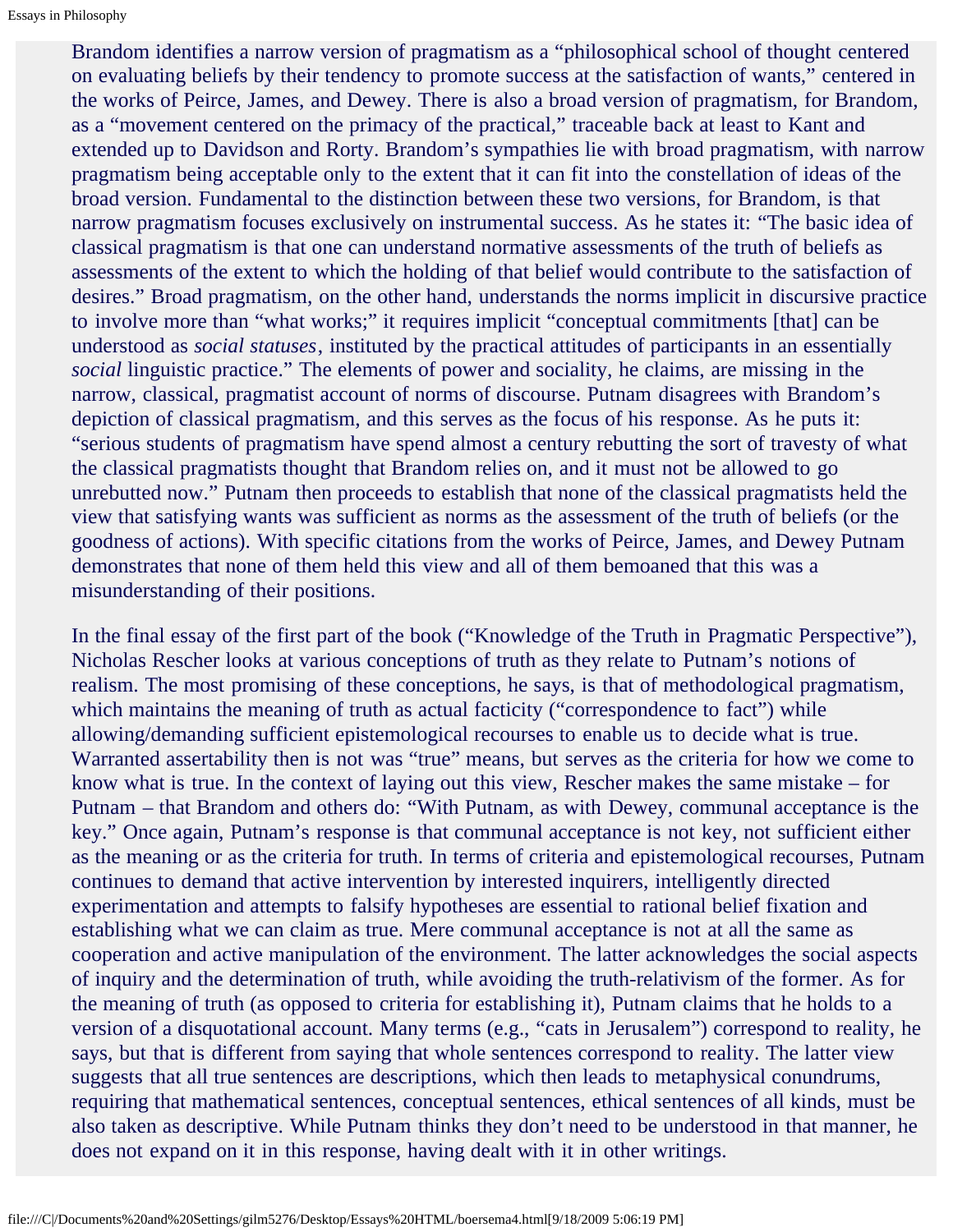The second part of the book, on realism, begins with John Haldane's essay ("Realism with a Metaphysical Skull") that is a response to Putnam's well-known *Realism with a Human Face*. In the latter, Putnam attempts to steer a path between what he sees as the untenable commitments of a "reactionary metaphysics" and the unpalatable commitments of "irresponsible relativism." Haldane remarks that this "realism with a human face requires the support of a metaphysical skull," particularly as it applies to one of Putnam's major recent concerns, perception. Resurrecting an Aristotelian perspective, Haldane argues that an emphasis on semantics and language in general transformed the issue of realism from that of the independence of objects to the independence of truth. Putnam's "natural realism," which draws heavily from the classical pragmatists, maintains that successful perception is just the perceiving of things "out there," even in the context of principles of individuation and categorization not being "out there." Haldane claims that Putnam gives no account of how such perception is successful. Haldane's answer is the Aristotelian one that our cognitions involve a formal identity between thought and object. "Each actuality (thought and object) has a structuring principle (concept and substantial form); and these principles, though distinct in the modes of their actualization, are specifically alike. The form of [e.g.] dog exists naturally and substantially (*in esse naturale*) in the dog, and intentionally and predicatively (*in esse intentionale*) in the thought." Putnam's response, drawing from Charles Travis, is that what is at issue in the relation between thought and object is "ways something can be." But the ways that something can be, says Putnam, are context dependent and are always capable of further interpretation. They are neither subjective nor given, hence his middle ground between "irresponsible relativism" and "reactionary metaphysics."

Continuing with the issue of the nature of perception and cognition, Tadeusz Szubka ("The Causal Theory of Perception and Direct Realism") argues against Putnam's view that the causal theory of perception is incompatible with his (Putnam's) direct/natural realism. Drawing on the work of Peter Strawson, Szubka holds that Putnam's claim of incompatibility presupposes a causal theory of perception that reduces sensory experiences with brain states. Since one could (and Strawson did) formulate a non-reductive causal theory of perception, Putnam's view is mistaken. Putnam responds that any causal theory of perception rests on the assumption that the mind is a thing (causally affected by what is external to it). While, of course, our best scientific picture is that perception is supervenient on material processes, it doesn't follow that it is supervenient on brain processes. Cognitive processes, Putnam says, are assumed to be brain processes only if the mind is taken as a thing, which it shouldn't be.

John Heil's paper ("Functionalism, Realism and Levels of Being") raises again the claim against Putnam that, although there are many ways to characterize how things are, this is not the same as there being many ways things are; levels of description are not the same thing as levels of being. He gets at this by way of criticizing Putnam's functionalistic account of mind. Putnam, he claims, holds to Principle (P): If a predicate 'f', holds of an object, o at t, then 'f' designates a property, f, possessed by o at t, and any object of which 'f' holds possesses f.

Commitment to Principle (P), to the idea that when a predicate truly holds of an object, it does so by virtue of naming a property possessed by that object and shared by every other object of which it truly holds, has led Putnam and others to in turn be committed to levels of being (that is, levels of properties). Putnam's – quite brief – response is to say that he indeed wants to defend Property (P)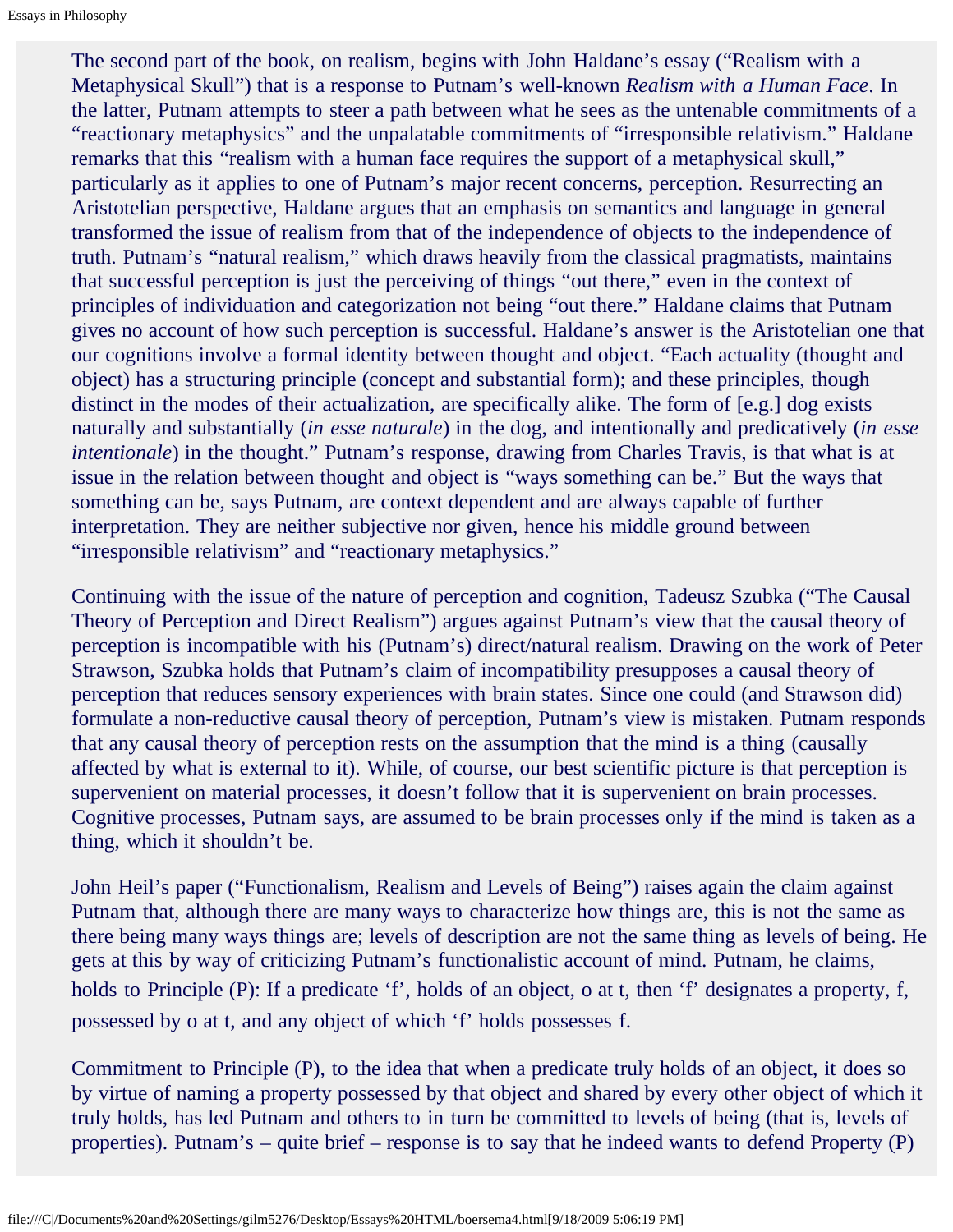and then to deny there is (or can be) any one fixed brain state that is correlated with a given thought (e.g., there are churches in Vienna), even if physicalists wants to loosen their criteria of brain states to mean a fuzzy set of similar brain states.

The next two papers ("From Alethic Anti-realism to Alethic Realism" and "Truth and Transtheoretical Terms") by Wolfgang Künne and Garry Ebbs respectively, deal with Putnam's conception(s) of truth. Künne asks whether Putnam sees epistemic constraints on the concept of truth, while Ebbs draws on Putnam to suggest a view of truth that keeps the reference of terms stable across their housing in different theories (e.g., 'electron'). Künne's contention is that alethic realism is the view that "truth outruns rational acceptability," it is not epistemically constrained, while alethic anti-realism denies this. He advocates alethic realism and traces in detail Putnam's gradual move from alethic anti-realism to alethic realism. Putnam's response is to call Künne's essay "beautiful." He adds only a brief remark on the connection between justification and truth that one cannot grasp the content of even ordinary observation sentences (e.g., "This is a chair") without implicitly grasping certain justificatory norms, so that, while truth is not the same as justification, it is inherently connected to it. As Ebbs's paper focuses in large part of Putnam's criticisms of Quine's deflationary view of truth, Putnam's response is only to add a few additional, clarifying remarks.

The final essay ("What Laws of Logic Say"), by Charles Travis, explores connections between Putnam's understanding of what logic is (and, hence, what his treatment of logical laws is) and Wittgenstein's. Arguing that logic is both about language and thought, Travis looks at what it would be to deny a law of logic. Reminiscent of a Deweyan pragmatist approach, he claims: "A problem about what sense the denial of a law of logic makes is in part a problem about what sense the law makes. One solves *that* problem by saying what laws of logic do – just how they connect with what we think." And this, for Travis, is a matter of engaging in and with the world, but always for certain purposes. The connection with Wittgenstein's notion of language-games should be obvious. Putnam's response is a short, clarifying one. He suggests that Wittgenstein's languagegames are not parts of which language consists, but rather are idealized models of parts of a language.

What are we to take from this collection of essays and responses? Putnam's works have been defended (by himself and others) and have been criticized (by himself and others!) for decades. His positions on numerous topics have altered over the years. Nonetheless, the two areas of concern in this volume – pragmatism and realism – consistently have been hallmarks of his work. What does it mean for Putnam to be classified as pragmatist? As realist? He, unlike his critics, sees these stances as being consistent. For example, on the topic of truth, Putnam is insistent that truth is not socially determined or a matter simply of what works or satisfies desire. At the same time, what counts as being true is not a simple given. Knowledge of facts, for Putnam, presupposes knowledge of theories (categorizations) and of values, just as knowledge of theories and values presupposes knowledge of facts. Truth is a normative term as well as a descriptive one. Simple correspondence between word and object (or sentence and state of affairs) provides no (or very little) explanatory force or value. Nelson Goodman, for example, could have been just been just as content with saying that "Grass is grue" is true iff grass is grue as Tarski would have been with saying "Grass is green" is true iff grass is green. Inquiry is never disinterested, so while, of course, facts in the world are a necessary feature of what it means to talk about truth, there are underlying ontological